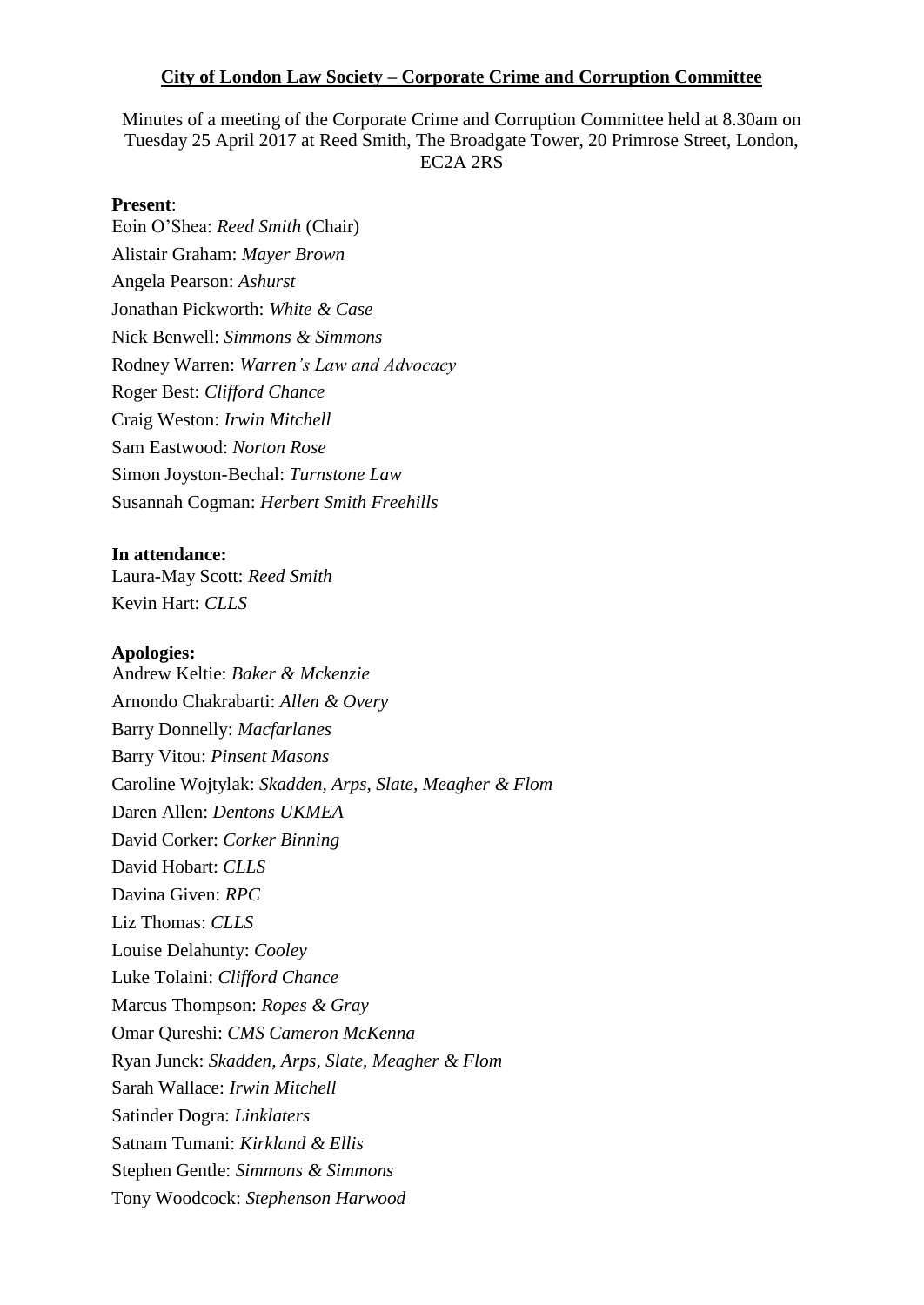# **1. Minutes of the last meeting**

The Minutes of the last meeting (14 March 2017) were approved. The Chair directed that the Minutes be filed on the CLLS website.

## **2. Consultation on Section 7 of the Bribery Act 2010 – Corporate Liability for Economic Crime (Call for Evidence deadline: 24 March 2017)**

The Chair thanked Davina Given, Sarah Wallace and Roger Best for their work on the response to the call for evidence on Section 7 of the Bribery Act 2010.

The Chair confirmed that a draft of the response was shared with the Chair of the CLLS Regulatory Affairs Committee. When the final version was submitted to the Ministry of Justice, the Chair of the CLLS Regulatory Affairs Committee was blind copied to the email.

The members discussed the Criminal Finances Bill and what next steps the Government may take in relation to Section 7 of the Bribery Act 2010.

## **3. External guest speakers**

The Chair confirmed that Dominic Grieve QC MP had confirmed his attendance as external guest speaker at the Committee meeting on 19 September 2017. The Chair requested good attendance from the Members of the Committee on 19 September.

The Chair confirmed that he had also written to Alison Saunders (*Director of Public Prosecutions*) and Sarah Pritchard (*Deputy Legal Director, National Crime Agency*). No responses had been received. The Chair said he would follow up with both.

There was a discussion about whether overseas prosecutors might speak, some would be at the IBA in June.

Sam Eastwood suggested that the committee draft a list of potential external speakers which people should contribute to. Sam said that Ben Morgan and Stuart Alford QC would be good speakers and may also be interested in becoming Committee Members.

## **4. Practice / Legal updates**

The Committee discussed Section 2 SFO interviews. The Chair provided a brief overview of the Committee's correspondence with the SFO on this topic. The experience of the Committee Members in Section 2 interviews varied. Most Committee Members agreed that the approach and tone of Section 2 interviews were driven by the SFO case controller. The Chair suggested that Committee Members share experiences of Section 2 interviews in anonymised form (via email to the Chair was fine).